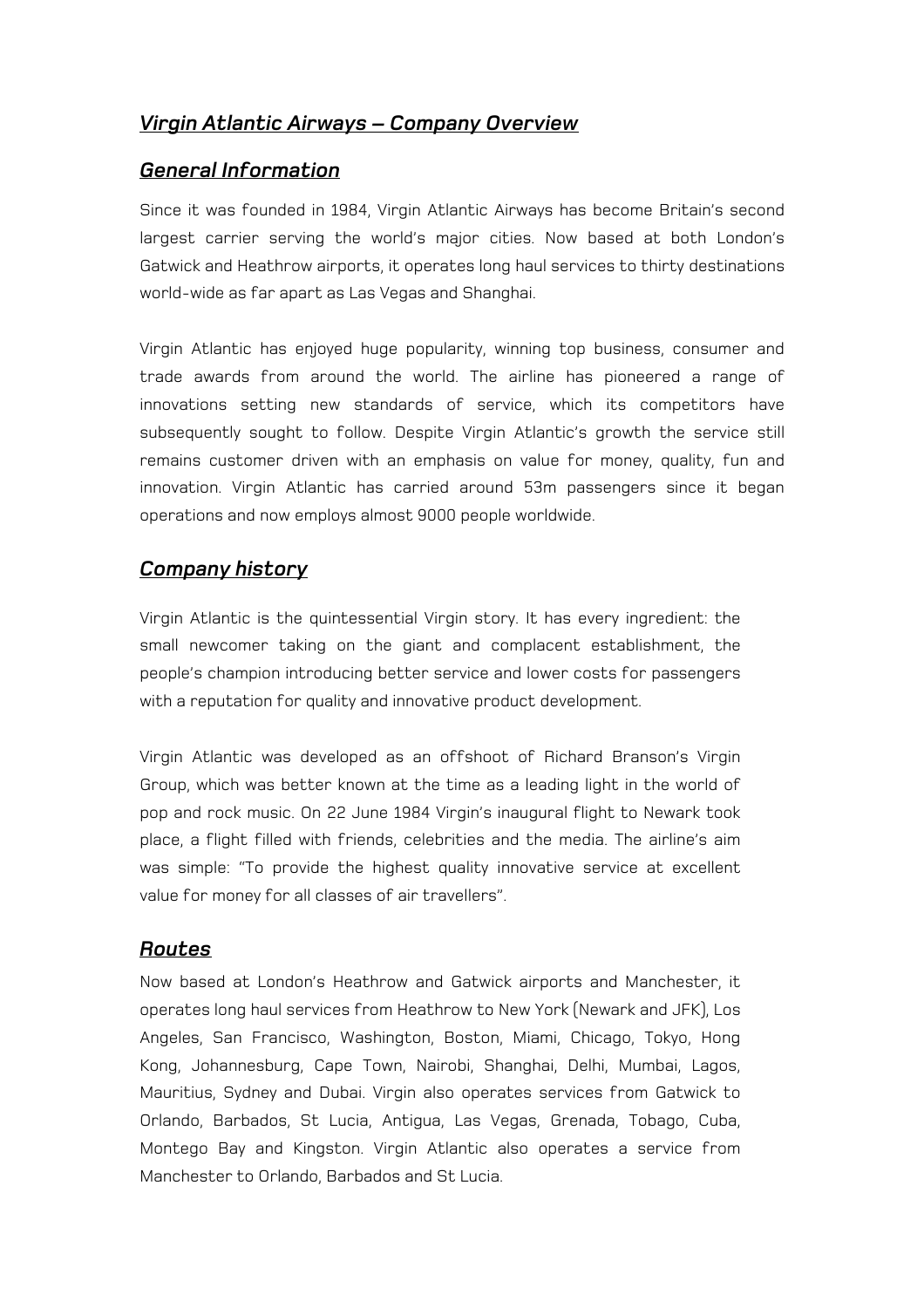Virgin Atlantic's thirty routes worldwide are broken down as follows: 10 routes to the US 6 to Asia Pacific 4 African routes 1 Indian Ocean 1 route to the Middle East 8 Caribbean destinations

# *Ownership*

Virgin Atlantic is 51% owned by the Virgin Group and 49% owned by Singapore Airlines. On 20 December 1999 Richard Branson signed an agreement to sell a 49% stake of Virgin Atlantic to Singapore Airlines to form a unique global partnership. The cost of the transaction to Singapore Airlines was £600.25 million, which included a capital injection of £49 million and valued Virgin Atlantic at a minimum of £1.225billion. The deal was finalised in early 2000.

## *Product*

.

Virgin Atlantic offers three classes of travel - Upper class, Premium Economy and Economy all with award-winning inflight entertainment.

# *Aircraft Orders and Fleet*

Virgin Atlantic currently has a fleet of 38 aircraft, which includes thirteen Boeing 747s and six Airbus 340-300s and nineteen Airbus A340-600s. The airline announced in March 2007 the order of 15 of the 787-9 Dreamliners – with

options on ordering another eight 787-9 and purchase rights on a further 20 aircraft. The order will see Virgin Atlantic take delivery of its new planes between 2011 and 2014. The airline also has six A380 aircraft on order until 2013.